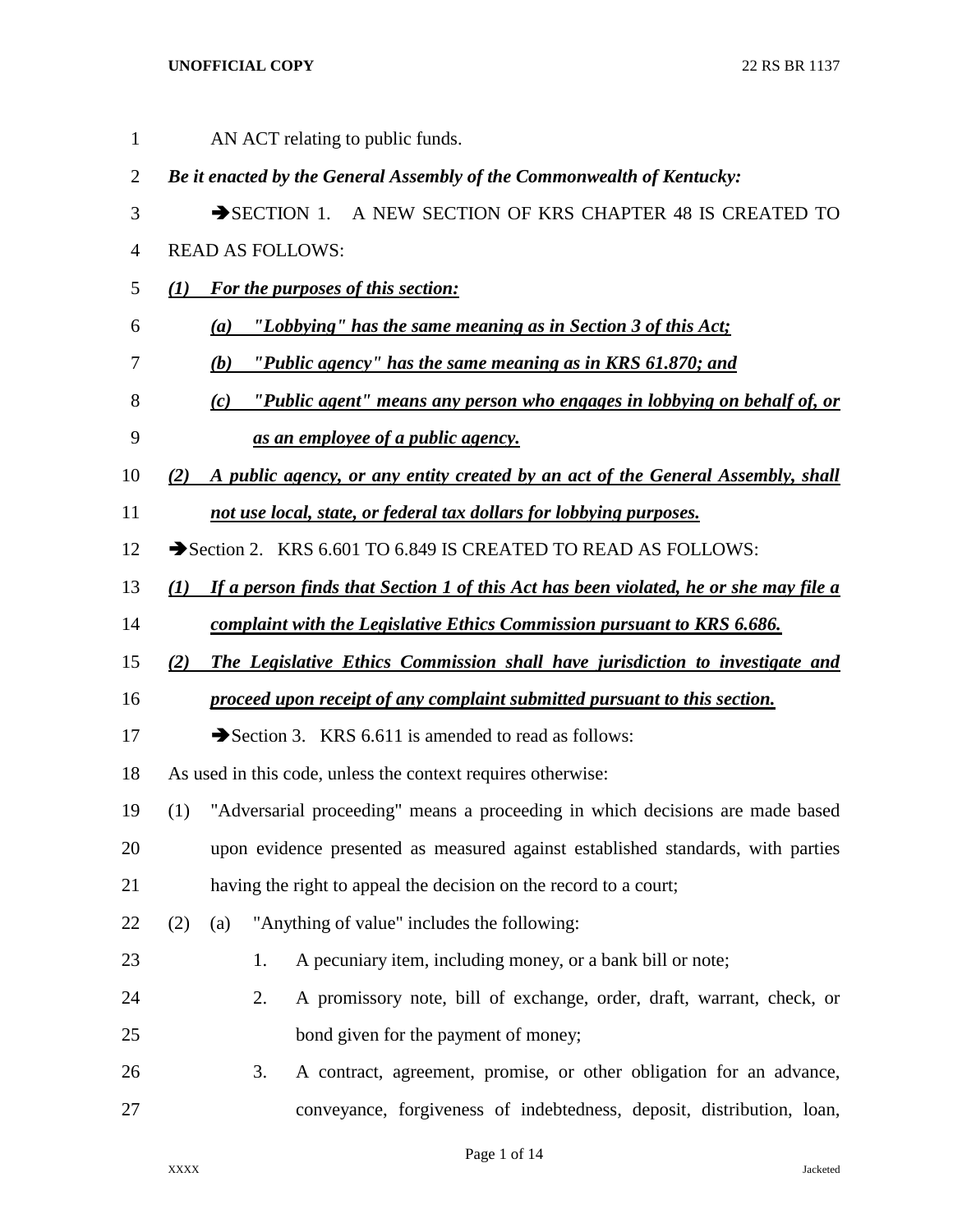| $\mathbf{1}$   |     |     | payment, gift, pledge, or transfer of money;                                 |
|----------------|-----|-----|------------------------------------------------------------------------------|
| $\overline{c}$ |     | 4.  | A stock, bond, note, or other investment interest in an entity;              |
| 3              |     | 5.  | A receipt given for the payment of money or other property;                  |
| 4              |     | 6.  | A right in action;                                                           |
| 5              |     | 7.  | A gift, tangible good, chattel, or an interest in a gift, tangible good, or  |
| 6              |     |     | chattel;                                                                     |
| 7              |     | 8.  | A loan or forgiveness of indebtedness;                                       |
| 8              |     | 9.  | A work of art, antique, or collectible;                                      |
| 9              |     | 10. | An automobile or other means of personal transportation;                     |
| 10             |     | 11. | Real property or an interest in real property, including title to realty; a  |
| 11             |     |     | fee simple or partial interest, present or future, contingent or vested,     |
| 12             |     |     | within realty; a leasehold interest; or other beneficial interest in realty; |
| 13             |     | 12. | A rebate or discount in the price of anything of value unless the rebate or  |
| 14             |     |     | discount is made in the ordinary course of business to a member of the       |
| 15             |     |     | public without regard to that person's status as a legislator;               |
| 16             |     | 13. | A promise or offer of employment; or                                         |
| 17             |     | 14. | Any other thing of value that is pecuniary or compensatory in value to a     |
| 18             |     |     | person, or the primary significance of which is economic gain.               |
| 19             | (b) |     | "Anything of value" does not include:                                        |
| 20             |     | 1.  | A campaign contribution properly received and reported, if reportable,       |
| 21             |     |     | as required under KRS Chapter 121;                                           |
| 22             |     | 2.  | Compensation, food, beverages, entertainment, transportation, lodging,       |
| 23             |     |     | or other goods or services extended to a legislator by the legislator's      |
| 24             |     |     | private employer or by a person other than a legislative agent or            |
| 25             |     |     | employer;                                                                    |
| 26             |     | 3.  | A usual and customary commercial loan made in the ordinary course of         |
| 27             |     |     | business, without regard to the recipient's status as a legislator, and by a |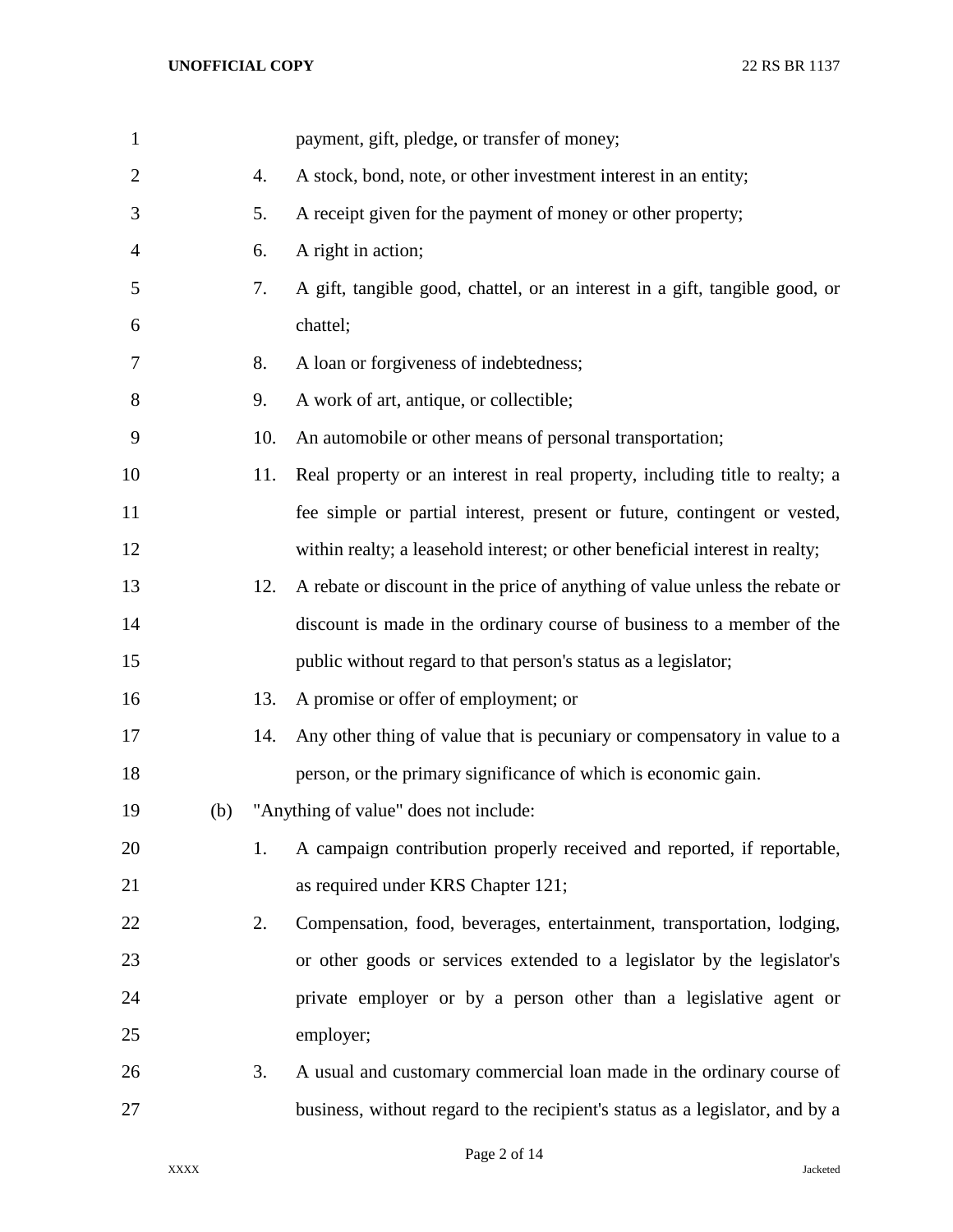| $\mathbf{1}$   |     | person or institution authorized by law to engage in the business of             |
|----------------|-----|----------------------------------------------------------------------------------|
| $\overline{2}$ |     | making loans;                                                                    |
| 3              | 4.  | A certificate, plaque, or commemorative token of less than one hundred           |
| 4              |     | fifty dollars (\$150) value;                                                     |
| 5              | 5.  | Promotional items of less than fifty dollars (\$50);                             |
| 6              | 6.  | Educational items;                                                               |
| 7              | 7.  | Informational items;                                                             |
| 8              | 8.  | The cost of attendance or participation, and of food and beverages               |
| 9              |     | consumed, at events:                                                             |
| 10             |     | To which all members of the Kentucky Senate or the Kentucky<br>a.                |
| 11             |     | House of Representatives, or both, are invited;                                  |
| 12             |     | To which all members of a joint committee or task force of the<br>$\mathbf{b}$ . |
| 13             |     | Kentucky Senate and the Kentucky House of Representatives are                    |
| 14             |     | invited;                                                                         |
| 15             |     | To which a caucus of legislators approved as a caucus by the<br>c.               |
| 16             |     | Legislative Research Commission is invited;                                      |
| 17             |     | Sponsored or coordinated by a state or local government entity,<br>d.            |
| 18             |     | including a state institution of higher education, provided that the             |
| 19             |     | cost thereof is covered by the state or local government entity or               |
| 20             |     | state institution of higher education; or                                        |
| 21             |     | To which an individual legislator is invited that are held in-state,<br>e.       |
| 22             |     | and for which the legislator receives prior approval from a                      |
| 23             |     | majority of the Legislative Research Commission;                                 |
| 24             | 9.  | Gifts from a person related by blood or marriage or a member of the              |
| 25             |     | legislator's household;                                                          |
| 26             | 10. | A gift that:                                                                     |
| 27             |     | Is not used; and<br>a.                                                           |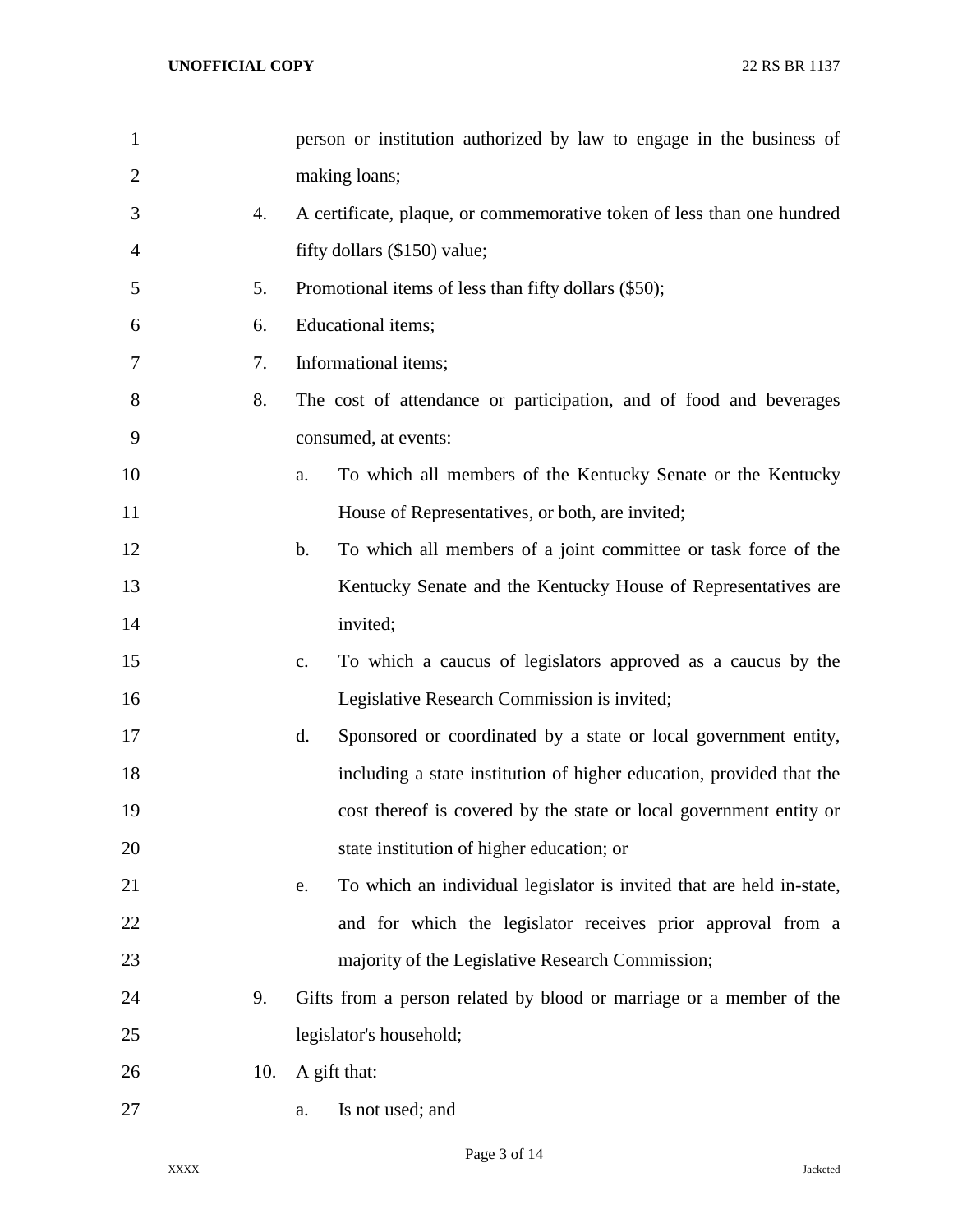b. No later than thirty (30) days after receipt, is returned to the donor or delivered to a charitable organization and is not claimed as a charitable contribution for federal income tax purposes; 11. The cost, paid, reimbursed, raised, or obtained by the Legislative Research Commission, for attendance or participation, and for food and beverages consumed at, and funds, goods, and services provided for conducting events sponsored or coordinated by multistate or national organizations of, or including, state governments, state legislatures, or state legislators if the attendance and expenditures are approved in advance by the Legislative Research Commission; 12. The cost of attendance or participation provided by the sponsoring entity, of lodging, and of food and beverages consumed, at in-state events sponsored by or in conjunction with a civic, charitable, governmental, trade association, or community organization; 13. A gift or gifts from one member of the General Assembly to another 16 member of the General Assembly; 14. Anything for which the recipient pays or gives full value; or 15. Any service spontaneously extended to a legislator in an emergency situation; (3) "Associated," if used with reference to an organization, includes an organization in which an individual or a member of the individual's family is a director, officer, fiduciary, trustee, agent, or partner, or owns or controls, in the aggregate, an interest of ten thousand dollars (\$10,000) or more, or an interest of five percent (5%) or more of the outstanding equity; (4) "Business" means any corporation, partnership, sole proprietorship, firm, enterprise, franchise, association, organization, self-employed individual, holding company, joint stock company, receivership, trust, professional service corporation, or any

Page 4 of 14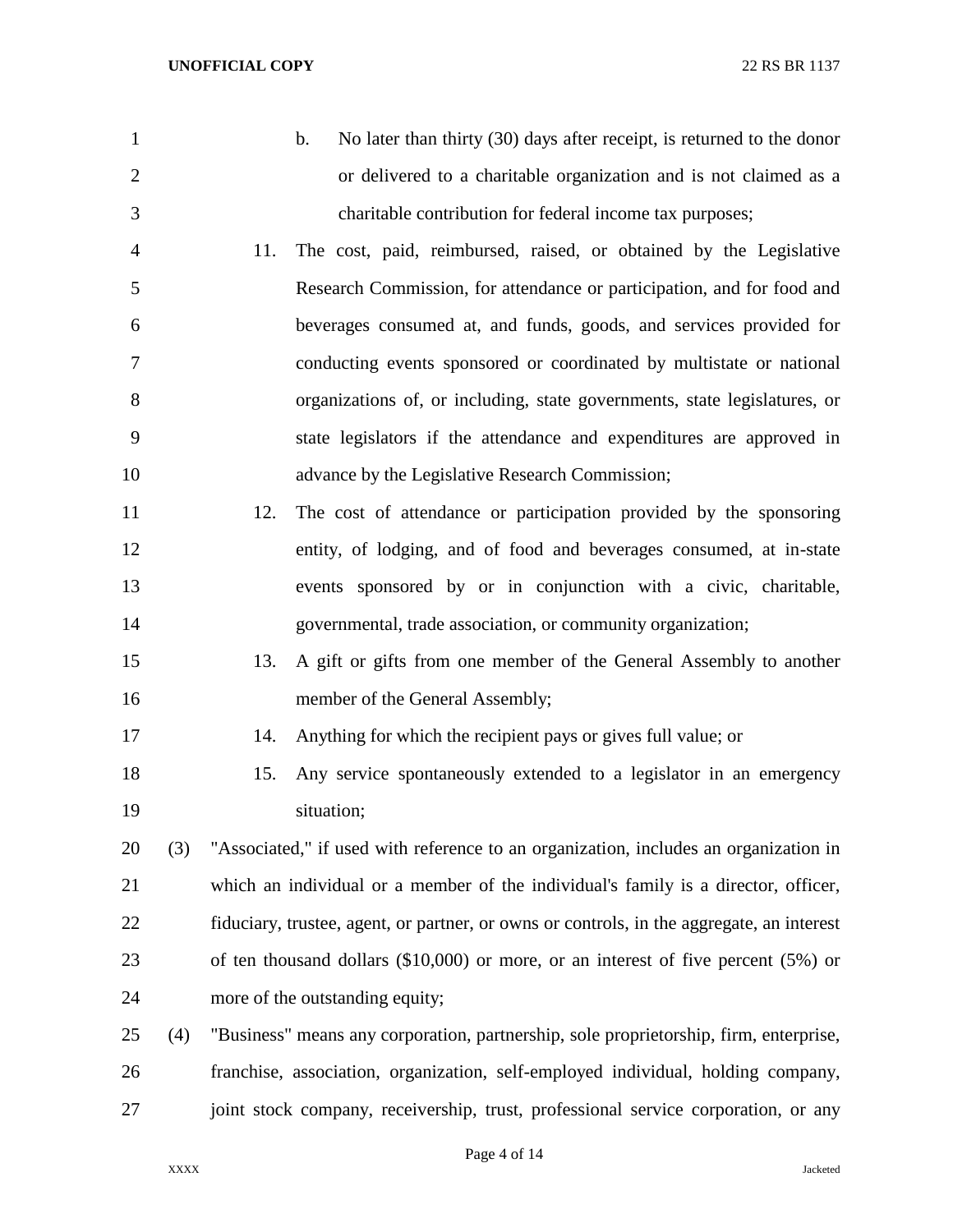| $\mathbf{1}$   |            |     | legal entity through which business is conducted for profit;                       |  |  |  |
|----------------|------------|-----|------------------------------------------------------------------------------------|--|--|--|
| $\overline{2}$ | (5)        |     | "Business associate" includes the following:                                       |  |  |  |
| 3              |            | (a) | A private employer;                                                                |  |  |  |
| 4              |            | (b) | A general or limited partnership, or a general or limited partner within the       |  |  |  |
| 5              |            |     | partnership;                                                                       |  |  |  |
| 6              |            | (c) | A corporation that is family-owned or in which all shares of stock are closely     |  |  |  |
| 7              |            |     | held, and the shareholders, owners, and officers of such a corporation;            |  |  |  |
| 8              |            | (d) | A corporation in which the legislator or other person subject to this code has     |  |  |  |
| 9              |            |     | an investment interest, owns, or has a beneficial interest in shares of stock      |  |  |  |
| 10             |            |     | which constitute more than:                                                        |  |  |  |
| 11             |            |     | Five percent $(5\%)$ of the value of the corporation; or<br>1.                     |  |  |  |
| 12             |            |     | Ten thousand dollars (\$10,000) at fair market value;<br>2.                        |  |  |  |
| 13             |            | (e) | A corporation, business association, or other business entity in which the         |  |  |  |
| 14             |            |     | legislator or other person subject to this code serves as an agent or a            |  |  |  |
| 15             |            |     | compensated representative;                                                        |  |  |  |
| 16             | (6)        |     | "Candidate" means an individual who seeks nomination or election to the General    |  |  |  |
| 17             |            |     | Assembly. An individual is a candidate when the individual:                        |  |  |  |
| 18             |            | (a) | Files a notification and declaration for nomination for office with the            |  |  |  |
| 19             |            |     | Secretary of State; or                                                             |  |  |  |
| 20             |            | (b) | Is nominated for office by his or her party under KRS 118.105, 118.115,            |  |  |  |
| 21             |            |     | 118.325, or 118.760;                                                               |  |  |  |
| 22             | (7)        |     | "Charitable organization" means an organization described in 26 U.S.C. Sec. 170(c) |  |  |  |
| 23             |            |     | as it currently exists or as it may be amended;                                    |  |  |  |
| 24             | (8)        |     | "Child" means the unemancipated minor daughter, son, stepdaughter, or stepson;     |  |  |  |
| 25             | (9)        |     | "Commission" means the Kentucky Legislative Ethics Commission;                     |  |  |  |
| 26             | $(10)$ (a) |     | "Compensation" means:                                                              |  |  |  |
| 27             |            |     | An advance, salary, conveyance, forgiveness of indebtedness, deposit,<br>1.        |  |  |  |

## Page 5 of 14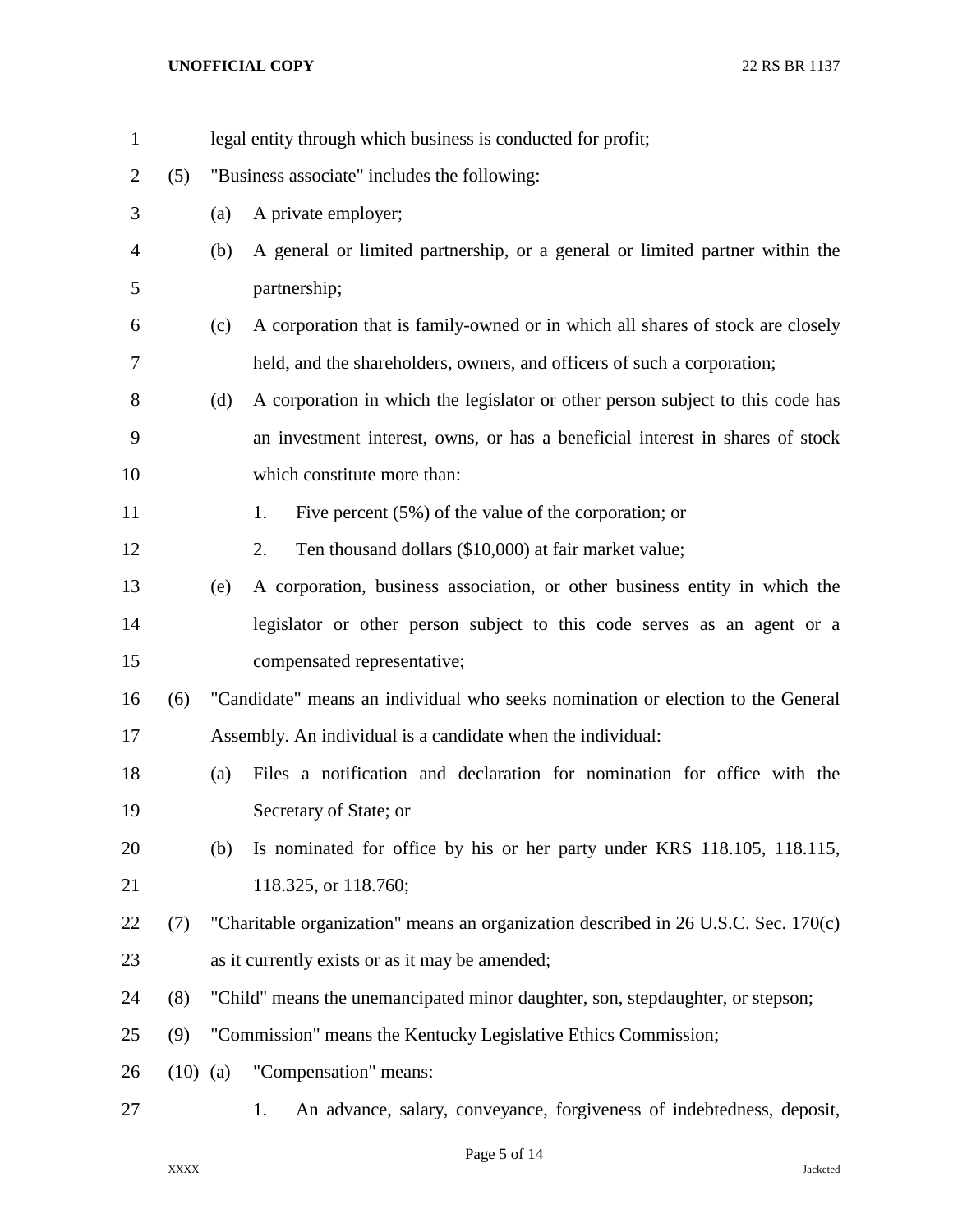| $\mathbf{1}$   |            |         |    | distribution, loan, payment, gift, pledge, or transfer of money; or                      |
|----------------|------------|---------|----|------------------------------------------------------------------------------------------|
| $\overline{2}$ |            |         | 2. | A contract, agreement, promise, or other obligation for an advance,                      |
| 3              |            |         |    | conveyance, forgiveness of indebtedness, deposit, distribution, loan,                    |
| 4              |            |         |    | payment, gift, pledge, or transfer of money for services rendered or to be               |
| 5              |            |         |    | rendered.                                                                                |
| 6              |            | (b)     |    | "Compensation" does not include reimbursement of expenses if:                            |
| 7              |            |         | 1. | The reimbursement is equal to, or less than, the amount paid for the                     |
| 8              |            |         |    | expenses;                                                                                |
| 9              |            |         | 2. | Expense records are itemized; and                                                        |
| 10             |            |         | 3. | No portion of the reimbursed expense is used to give anything of value                   |
| 11             |            |         |    | to a legislator, candidate, or the spouse of a legislator or candidate;                  |
| 12             |            |         |    | (11) "Economic interest" means an interest distinct from that of the general public in a |
| 13             |            |         |    | state purchase, sale, lease, contract, option, or other transaction or arrangement       |
| 14             |            |         |    | involving property or services in which a legislator may gain an economic benefit of     |
| 15             |            |         |    | fifty dollars (\$50) or more;                                                            |
| 16             |            |         |    | (12) "Employer" means any person who engages a legislative agent and in the case of a    |
| 17             |            |         |    | business other than a sole proprietorship or self-employed individual, it means the      |
| 18             |            |         |    | business entity, and not an individual officer, director, or employee thereof, except    |
| 19             |            |         |    | when an officer, director, or employee makes an expenditure for which he or she is       |
| 20             |            |         |    | reimbursed by the business entity;                                                       |
| 21             |            |         |    | (13) "Engage" means to make any arrangement, and "engagement" means any                  |
| 22             |            |         |    | arrangement, by which an individual is employed or retained for compensation to          |
| 23             |            |         |    | act for or on behalf of an employer to lobby;                                            |
| 24             |            |         |    | (14) "Ethical misconduct" means any violation of the Kentucky Code of Legislative        |
| 25             |            | Ethics; |    |                                                                                          |
| 26             | $(15)$ (a) |         |    | "Expenditure" means any of the following that is made to, at the request of,             |
| 27             |            |         |    | for the benefit of, or on behalf of any member of the General Assembly, the              |

Page 6 of 14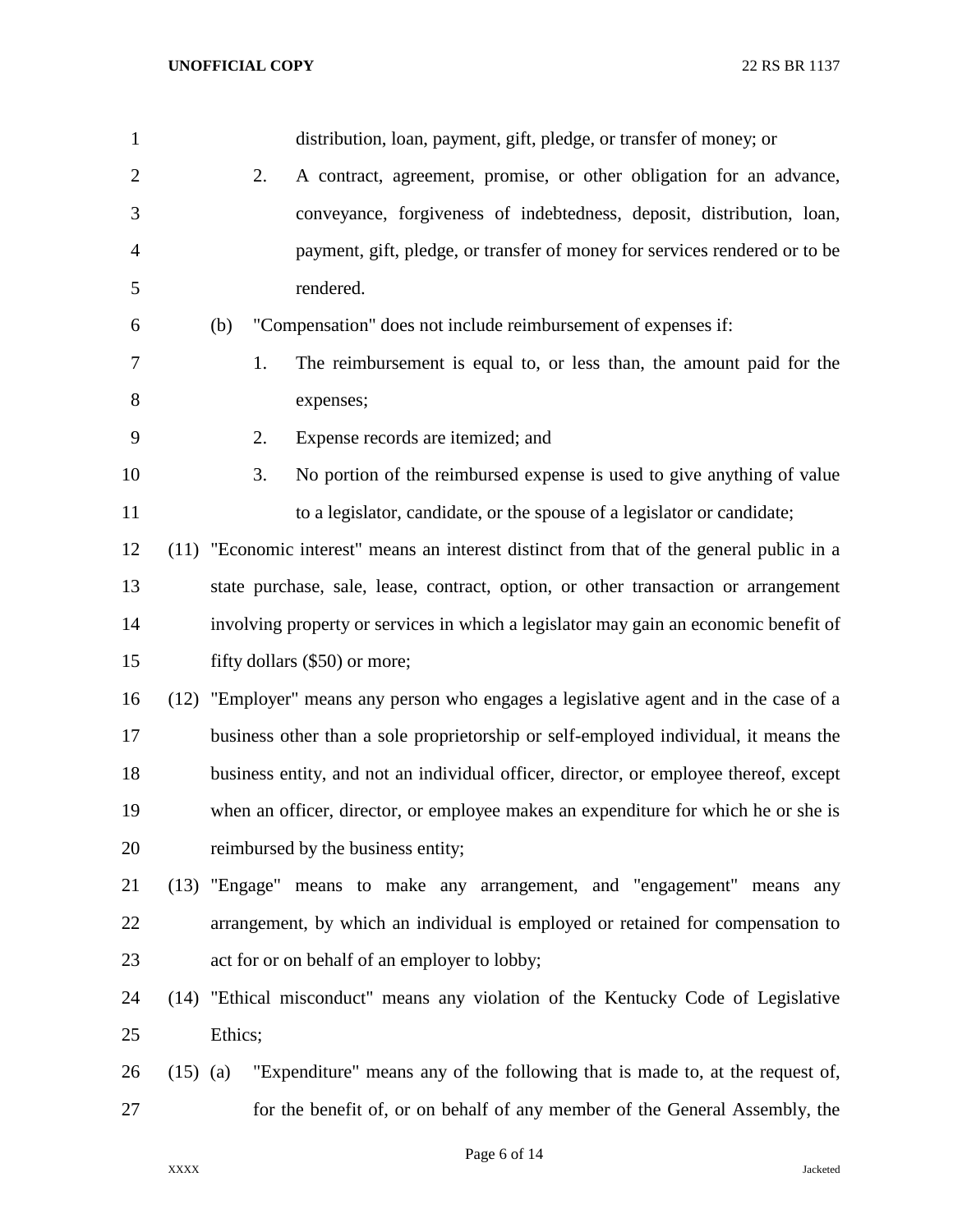| $\mathbf{1}$   |            |     | Governor, the secretary of a cabinet listed in KRS 12.250, or any member of                 |
|----------------|------------|-----|---------------------------------------------------------------------------------------------|
| $\mathbf{2}$   |            |     | the staff of any of those officials:                                                        |
| 3              |            |     | A payment, distribution, loan, advance, deposit, reimbursement, or gift<br>1.               |
| $\overline{4}$ |            |     | of money, real estate, or anything of value, including, but not limited to,                 |
| 5              |            |     | food and beverages, entertainment, lodging, transportation, or honoraria;                   |
| 6              |            |     | 2.<br>A contract, promise, or agreement, to make an expenditure; or                         |
| 7              |            |     | 3.<br>The purchase, sale, or gift of services or any other thing of value.                  |
| 8              |            | (b) | "Expenditure" does not include a contribution, gift, or grant to a foundation or            |
| 9              |            |     | other charitable organization that is exempt from federal income taxation                   |
| 10             |            |     | under Section $501(c)(3)$ of the Internal Revenue Code. "Expenditure" does not              |
| 11             |            |     | include the purchase, sale, or gift of services or any other thing of value that is         |
| 12             |            |     | available to the general public on the same terms as it is available to the                 |
| 13             |            |     | persons listed in this subsection;                                                          |
| 14             |            |     | (16) "Family member" means a person:                                                        |
| 15             |            | (a) | Who is the spouse, parent, sibling, child, mother-in-law, father-in-law, son-in-            |
| 16             |            |     | law, daughter-in-law, grandparent, or grandchild of an individual; or                       |
| 17             |            | (b) | Who is a member of the individual's household, and is dependent upon the                    |
| 18             |            |     | individual;                                                                                 |
| 19             |            |     | (17) "Filer" means an individual who is required to file a statement of financial interests |
| 20             |            |     | pursuant to KRS 6.781;                                                                      |
| 21             | $(18)$ (a) |     | "Financial transaction" means a transaction or activity that is conducted or                |
| 22             |            |     | undertaken for profit and arises from the joint ownership, ownership, or part               |
| 23             |            |     | ownership in common of any real or personal property or any commercial or                   |
| 24             |            |     | business enterprise of whatever form or nature between the following:                       |
| 25             |            |     | A legislative agent, his or her employer, or a member of the immediate<br>1.                |
| 26             |            |     | family of the legislative agent or his or her employer; and                                 |
| 27             |            |     | Any member of the General Assembly, the Governor, the secretary of a<br>2.                  |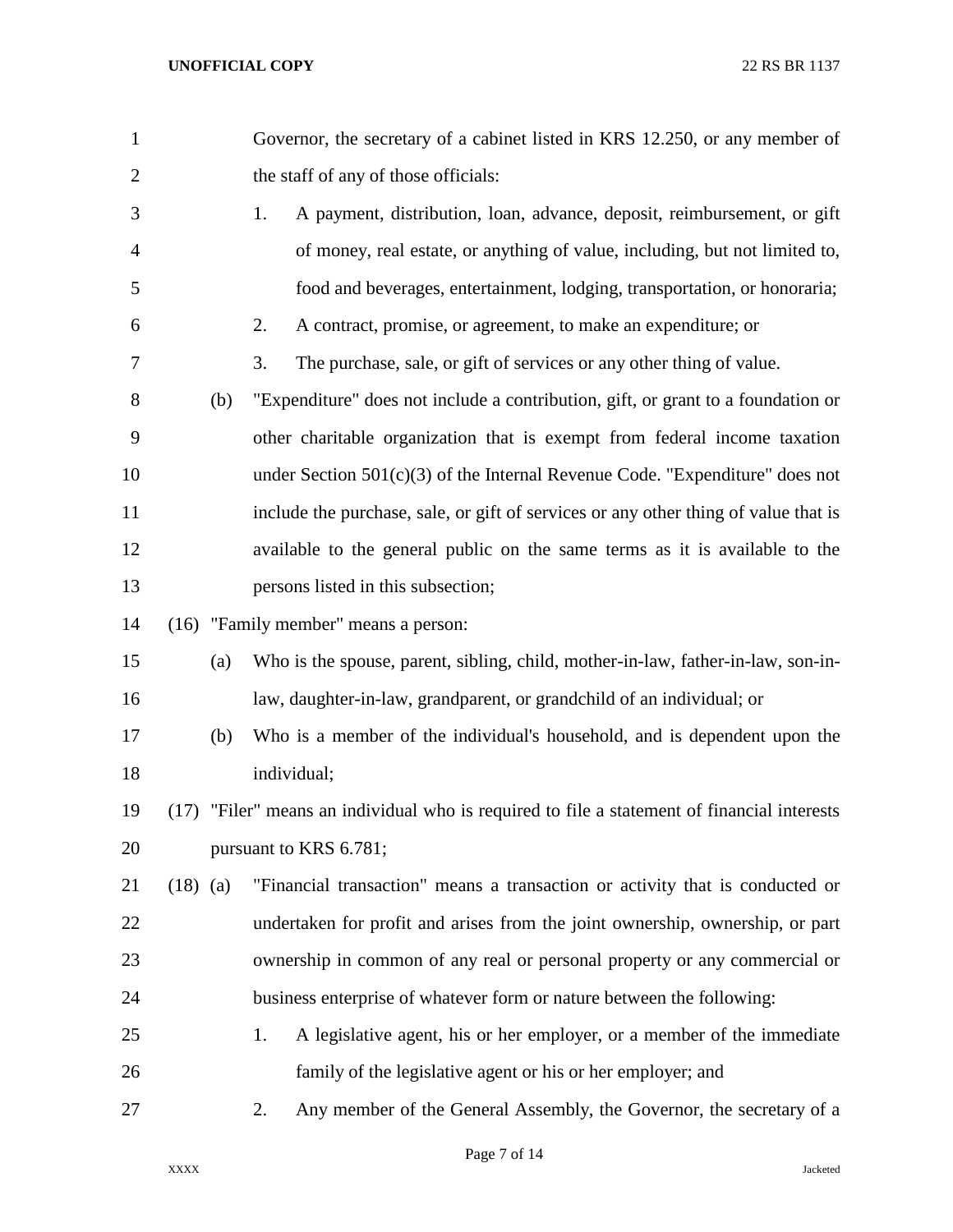| $\mathbf{1}$   |            |     |    | cabinet listed in KRS 12.250, or any member of the staff of any of the                 |
|----------------|------------|-----|----|----------------------------------------------------------------------------------------|
| $\overline{2}$ |            |     |    | officials listed in this subparagraph.                                                 |
| 3              |            | (b) |    | "Financial transaction" does not include any transaction or activity:                  |
| 4              |            |     | 1. | Described in paragraph (a) of this subsection if it is available to the                |
| 5              |            |     |    | general public on the same or similar terms and conditions; or                         |
| 6              |            |     | 2. | Made or let after public notice and competitive bidding or contracts that              |
| 7              |            |     |    | are available on similar terms to other members of the general public.                 |
| 8              |            |     |    | (19) "Former legislator" means a person who previously held a position as a legislator |
| 9              |            |     |    | and who no longer holds that position;                                                 |
| 10             | (20)       |     |    | "Immediate family" means an unemancipated child residing in an individual's            |
| 11             |            |     |    | household, a spouse of an individual, or a person claimed by the individual as a       |
| 12             |            |     |    | dependent for tax purposes;                                                            |
| 13             |            |     |    | (21) "In-state" means within the borders of Kentucky or outside Kentucky in a county   |
| 14             |            |     |    | that is contiguous with the border of Kentucky;                                        |
| 15             | (22)       |     |    | "Legislation" means bills, resolutions, amendments, nominations, administrative        |
| 16             |            |     |    | regulations, and any other matter pending before the General Assembly or any of its    |
| 17             |            |     |    | interim or statutory committees, or the executive approval or veto of any bill acted   |
| 18             |            |     |    | upon by the General Assembly;                                                          |
| 19             | $(23)$ (a) |     |    | "Legislative agent" means any individual who is engaged:                               |
| 20             |            |     | 1. | During at least a portion of his or her time to lobby as one (1) of his or             |
| 21             |            |     |    | her official responsibilities; [-or]                                                   |
| 22             |            |     | 2. | In lobbying activities as a legislative liaison of an association, coalition,          |
| 23             |            |     |    | or public interest entity formed for the purpose of promoting or                       |
| 24             |            |     |    | otherwise influencing legislation; or                                                  |
| 25             |            |     | 3. | In lobbying activities as a public agent as defined in Section 1 of this               |
| 26             |            |     |    | <u>Act</u> .                                                                           |
| 27             |            | (b) |    | "Legislative agent" does not include:                                                  |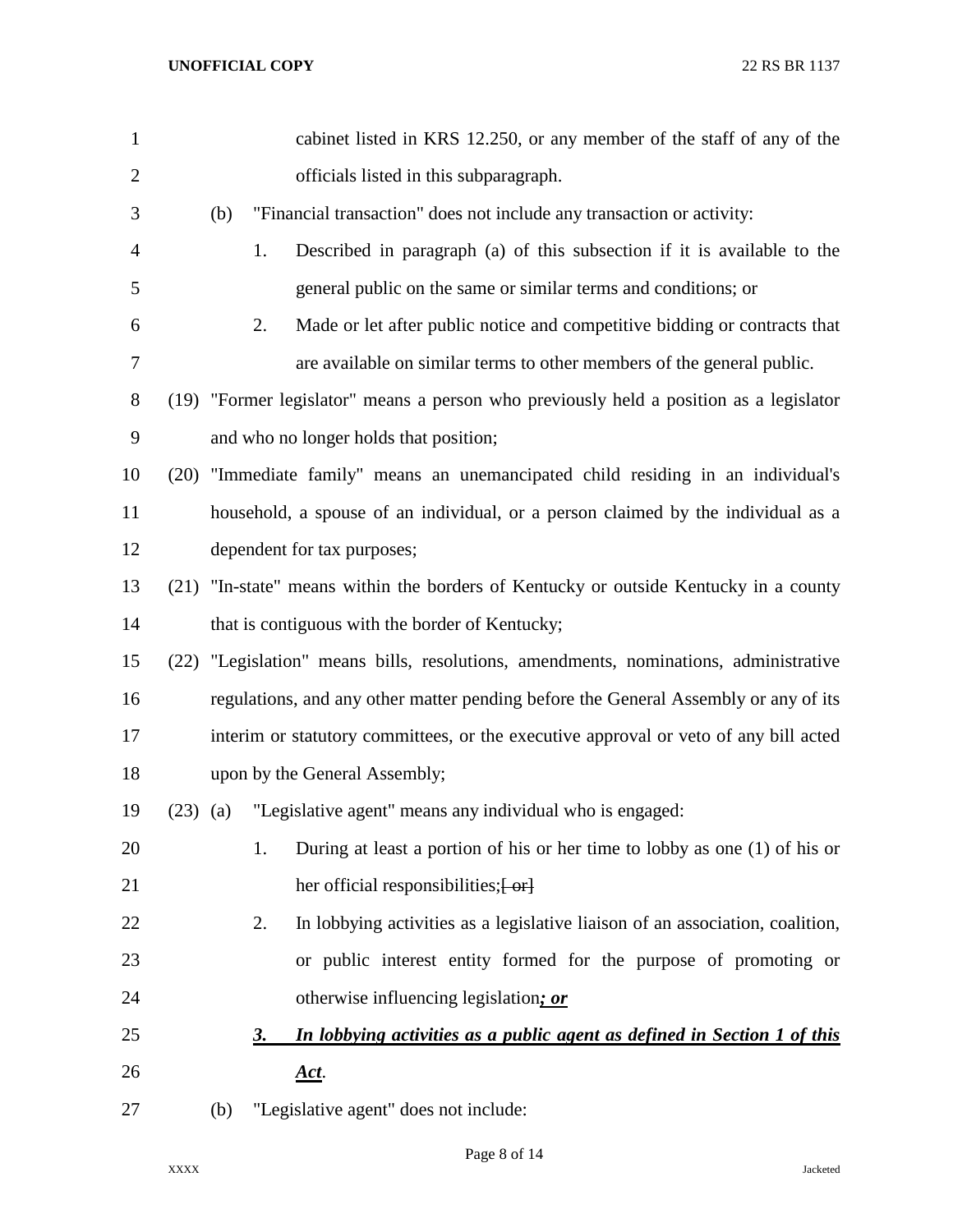- 
- 1. Any person who limits his or her lobbying activities to appearing before public meetings of legislative committees, subcommittees, or task forces, or public hearings or meetings of public agencies;
	- 2. A private citizen who receives no compensation for lobbying and who expresses a personal opinion; or
- 3. A public servant acting in his or her fiduciary capacity as a 7 representative of his or her<del>[ agency, college, university, or]</del> city, county, urban-county, consolidated local government, unified local government, or charter county government, except persons engaged by a de jure municipal corporation, such as the Kentucky Lottery Corporation or the 11 Kentucky Housing Corporation, *or by* institutions of higher education, 12 or *by* local governments, whose primary responsibility during sessions 13 of the General Assembly is to lobby;
- (24) "Legislative interest" means a substantial economic interest, distinct from that of the general public, in one (1) or more legislative matters;
- (25) "Legislative matter" means any bill, resolution, nomination, or other issue or proposal pending before the General Assembly or any interim committee, committee, subcommittee, task force, or commission of the General Assembly;
- (26) "Legislator" means a member or member-elect of the General Assembly;
- (27) (a) "Lobby" means to promote, advocate, or oppose the passage, modification, defeat, or executive approval or veto of any legislation by direct communication with any member of the General Assembly, the Governor, the secretary of any cabinet listed in KRS 12.250, or any member of the staff of any of the officials listed in this paragraph.
- (b) "Lobbying" does not include:
- 1. Appearances before public meetings of the committees, subcommittees, 27 task forces, and interim committees of the General Assembly;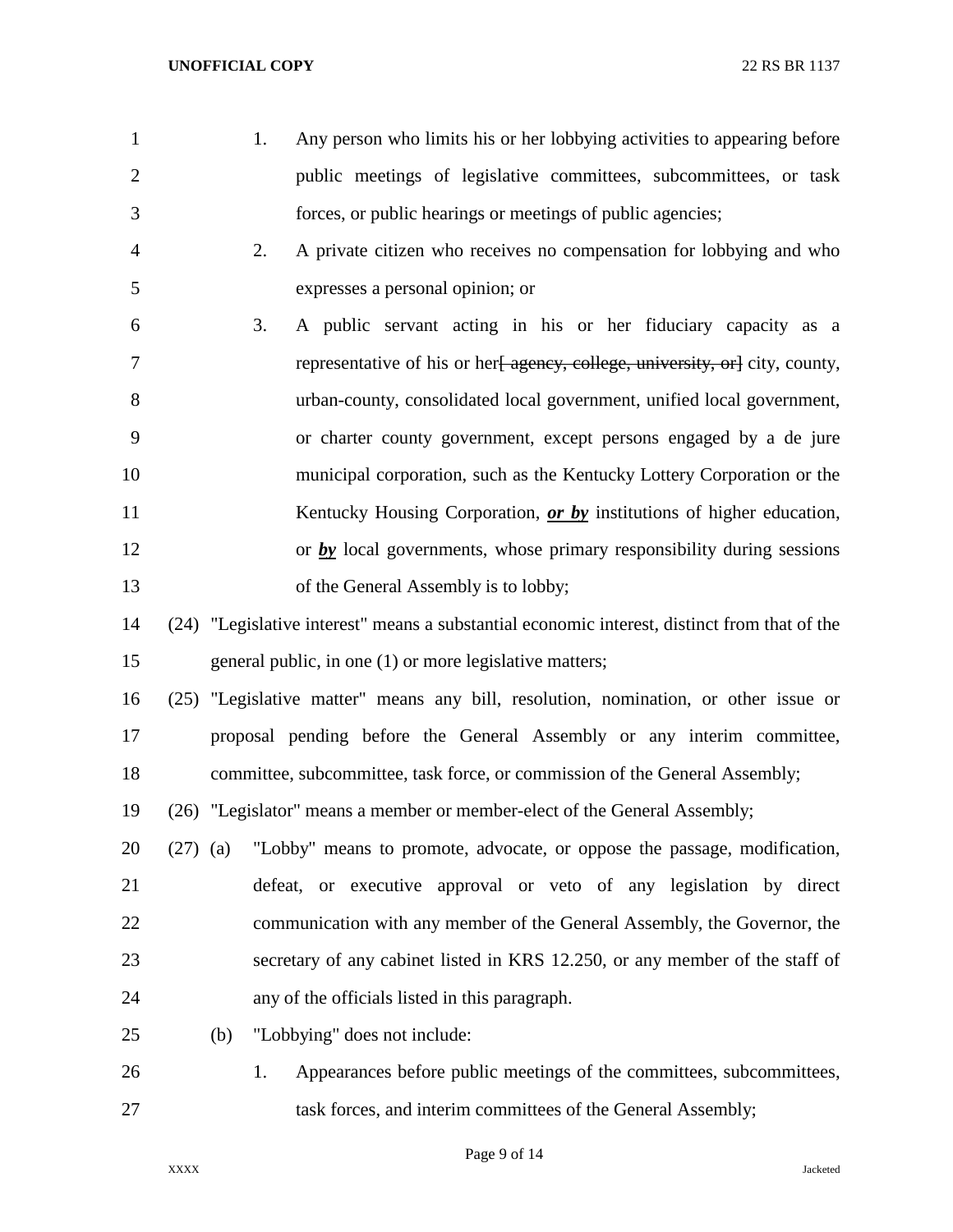| $\mathbf{1}$   | 2. | News, editorial, and advertising statements published in newspapers,                       |
|----------------|----|--------------------------------------------------------------------------------------------|
| $\overline{2}$ |    | journals, or magazines, or broadcast over radio or television;                             |
| 3              | 3. | The gathering and furnishing of information and news by bona fide                          |
| $\overline{4}$ |    | reporters, correspondents, or news bureaus to news media described in                      |
| 5              |    | paragraph (b)2. of this subsection;                                                        |
| 6              | 4. | Publications primarily designed for, and distributed to, members of bona                   |
| 7              |    | fide associations or charitable or fraternal nonprofit corporations;                       |
| $8\,$          | 5. | Professional services in drafting bills or resolutions, preparing                          |
| 9              |    | arguments on these bills or resolutions, or in advising clients and                        |
| 10             |    | rendering opinions as to the construction and the effect of proposed or                    |
| 11             |    | pending legislation, if the services are not otherwise connected with                      |
| 12             |    | lobbying; or                                                                               |
| 13             | 6. | The action of any person not engaged by an employer who has a direct                       |
| 14             |    | interest in legislation, if the person, acting under Section 1 of the                      |
| 15             |    | Kentucky Constitution, assembles together with other persons for their                     |
| 16             |    | common good, petitions any official listed in this subsection for the                      |
| 17             |    | redress of grievances, or other proper purposes;                                           |
| 18             |    | (28) "Person" means an individual, proprietorship, firm, partnership, joint venture, joint |
| 19             |    | stock company, syndicate, business, trust, estate, company, corporation, association,      |
| 20             |    | club, committee, organization, or group of persons acting in concert;                      |
| 21             |    | (29) "Public servant" means an elected or appointed officer or employee of a federal or    |
| 22             |    | state agency; state institution of higher education; or a city, county, urban-county, or   |
| 23             |    | charter county government;                                                                 |
| 24             |    | (30) "State agency" means any department, office, commission, board, or authority          |
| 25             |    | within the executive department, and includes state-supported universities and             |
| 26             |    | colleges but does not include local boards of education; and                               |
| 27             |    | (31) "Through others" means a scheme, artifice, or mechanism, the sole purpose of          |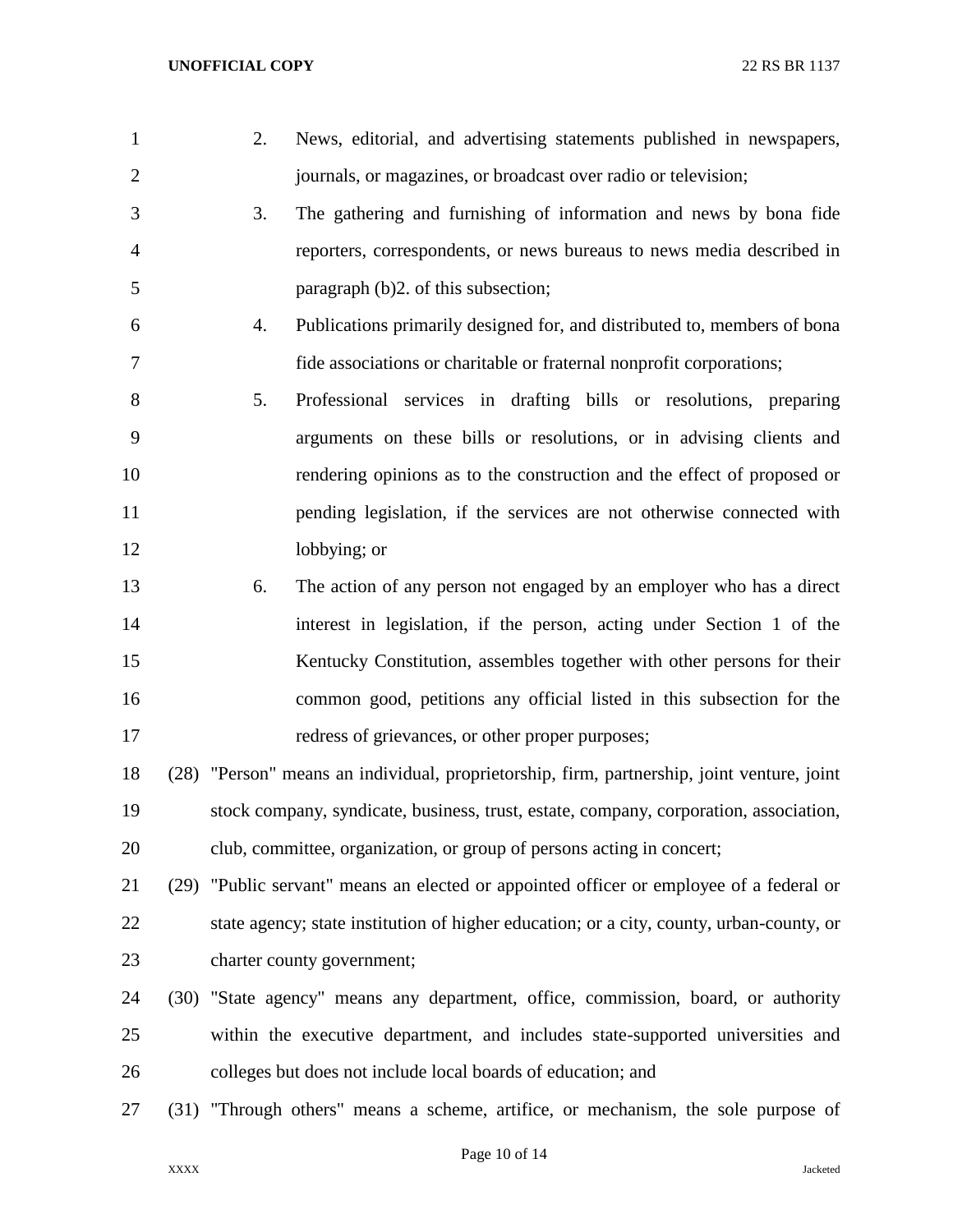which is to accomplish by indirect means, using third parties, results which would be unlawful under this code if accomplished directly between a legislator or candidate and another person or entity.

4 Section 4. KRS 6.691 is amended to read as follows:

 (1) The Kentucky Rules of Civil Procedure and the Kentucky Rules of Evidence shall apply to all commission adjudicatory hearings. All testimony in a commission adjudicatory proceeding shall be under oath. All parties shall have the right to call and examine witnesses, to introduce exhibits, to cross-examine witnesses, to submit evidence, and to be represented by counsel and any other due process rights, privileges, and responsibilities of a witness appearing before the courts of the Commonwealth of Kentucky. Before testifying, all witnesses shall be given a copy of the regulations governing commission proceedings. All witnesses shall be entitled to be represented by counsel.

- (2) Any person whose name is mentioned during adjudicatory proceedings of the commission and who may be adversely affected thereby may appear personally before the commission on the person's own behalf, with or without attorney, to give a statement in opposition to such adverse mention or file a written statement of that opposition for incorporation into the record of proceeding.
- (3) All adjudicatory proceedings of the commission carried out pursuant to the provisions of this section shall be public, unless the members vote to go into executive session in accordance with KRS 61.810.
- (4) Within thirty (30) days after the end of an adjudicatory proceeding pursuant to the provisions of this section, the commission shall meet in executive session for the purpose of reviewing the evidence before it. Within thirty (30) days after completion of deliberations, the commission shall publish a written report of its findings and conclusions which shall be based on whether the person accused has complied with the statute as written.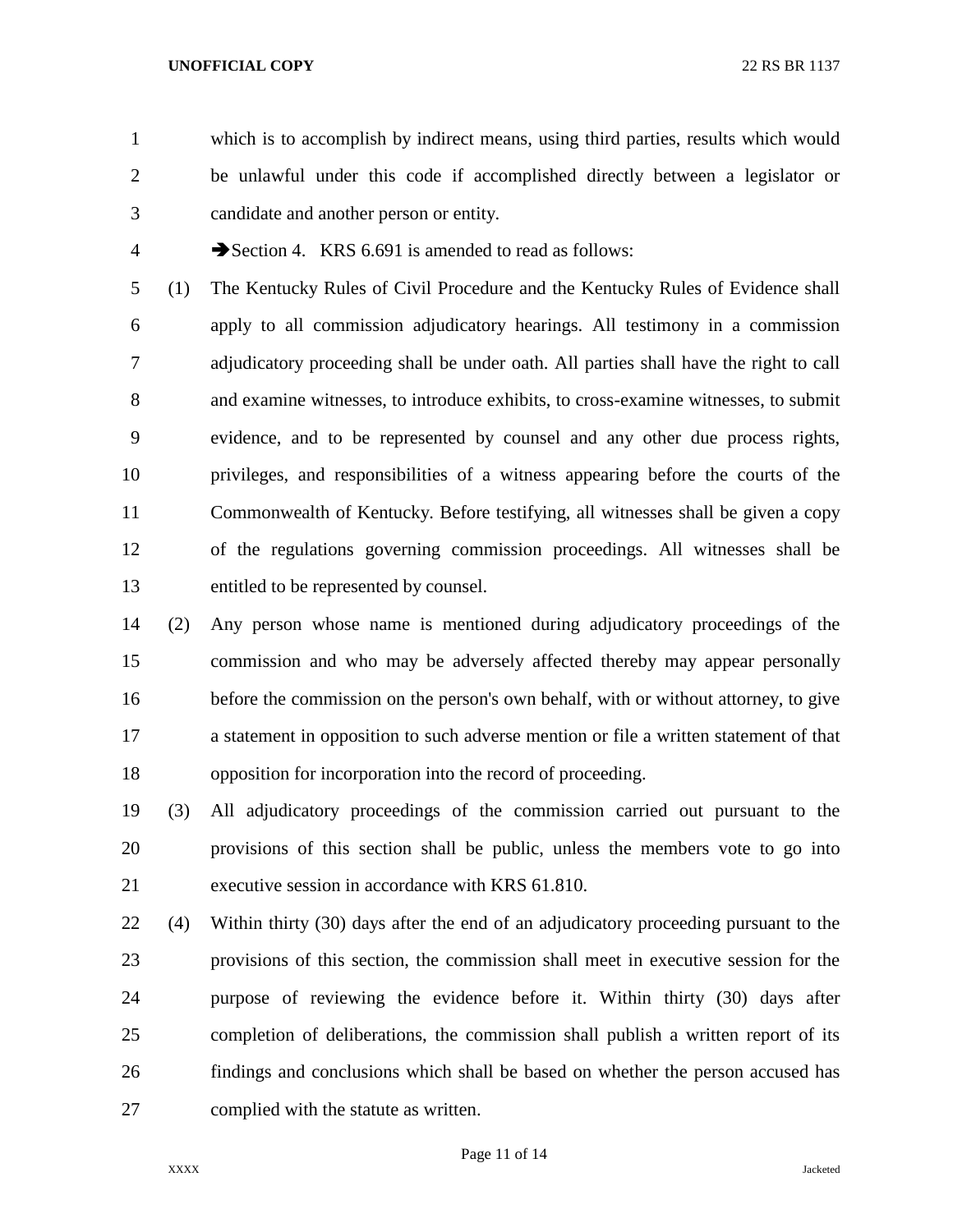| $\mathbf{1}$   | (5) |     | No penalty provided for in this section shall be imposed except as the result of an |  |  |  |  |
|----------------|-----|-----|-------------------------------------------------------------------------------------|--|--|--|--|
| $\overline{2}$ |     |     | adjudicatory proceeding held upon the filing of a complaint. Notwithstanding the    |  |  |  |  |
| 3              |     |     | administrative penalties provided for in KRS 6.797, 6.807, and 6.821, the           |  |  |  |  |
| 4              |     |     | commission, upon a finding pursuant to an adjudicatory proceeding that there has    |  |  |  |  |
| 5              |     |     | been clear and convincing proof of a violation of this code, may:                   |  |  |  |  |
| 6              |     | (a) | Issue an order requiring the violator to cease and desist the violation;            |  |  |  |  |
| 7              |     | (b) | Issue an order requiring the violator to file any report, statement, or other       |  |  |  |  |
| 8              |     |     | information as required by this code;                                               |  |  |  |  |
| 9              |     | (c) | In writing, publicly reprimand the violator for potential violations of the law     |  |  |  |  |
| 10             |     |     | and provide a copy of the reprimand to the presiding officer of the house in        |  |  |  |  |
| 11             |     |     | which the alleged violator serves;                                                  |  |  |  |  |
| 12             |     | (d) | In writing, recommend to the house in which the violator serves that the            |  |  |  |  |
| 13             |     |     | violator be sanctioned as recommended by the commission, which may                  |  |  |  |  |
| 14             |     |     | include a recommendation for censure or expulsion;                                  |  |  |  |  |
| 15             |     | (e) | Issue an order requiring the violator to pay a civil penalty of not more than       |  |  |  |  |
| 16             |     |     | two thousand dollars $(\$2,000)$ ; or                                               |  |  |  |  |
| 17             |     | (f) | Revoke the registration of any legislative agent or employer for a period not to    |  |  |  |  |
| 18             |     |     | exceed five (5) years. During the period of the revocation, the agent or            |  |  |  |  |
| 19             |     |     | employer or any other entity which constitutes nothing more than the                |  |  |  |  |
| 20             |     |     | legislative agent or employer operating under a different name or identity shall    |  |  |  |  |
| 21             |     |     | not be permitted to register as a legislative agent or employer.                    |  |  |  |  |
| 22             | (6) | (a) | The commission shall have the authority to impose sanctions under this              |  |  |  |  |
| 23             |     |     | section on a public agency or a public agent who are found to have violated         |  |  |  |  |
| 24             |     |     | <b>Section 1 of this Act.</b>                                                       |  |  |  |  |
| 25             |     | (b) | Notwithstanding paragraph $(5)(e)$ of this section, the commission, may, in         |  |  |  |  |
| 26             |     |     | addition to the penalties prescribed in subsection (5) of this section, issue an    |  |  |  |  |
| 27             |     |     | order requiring a public agency or public agent to pay a civil penalty of not       |  |  |  |  |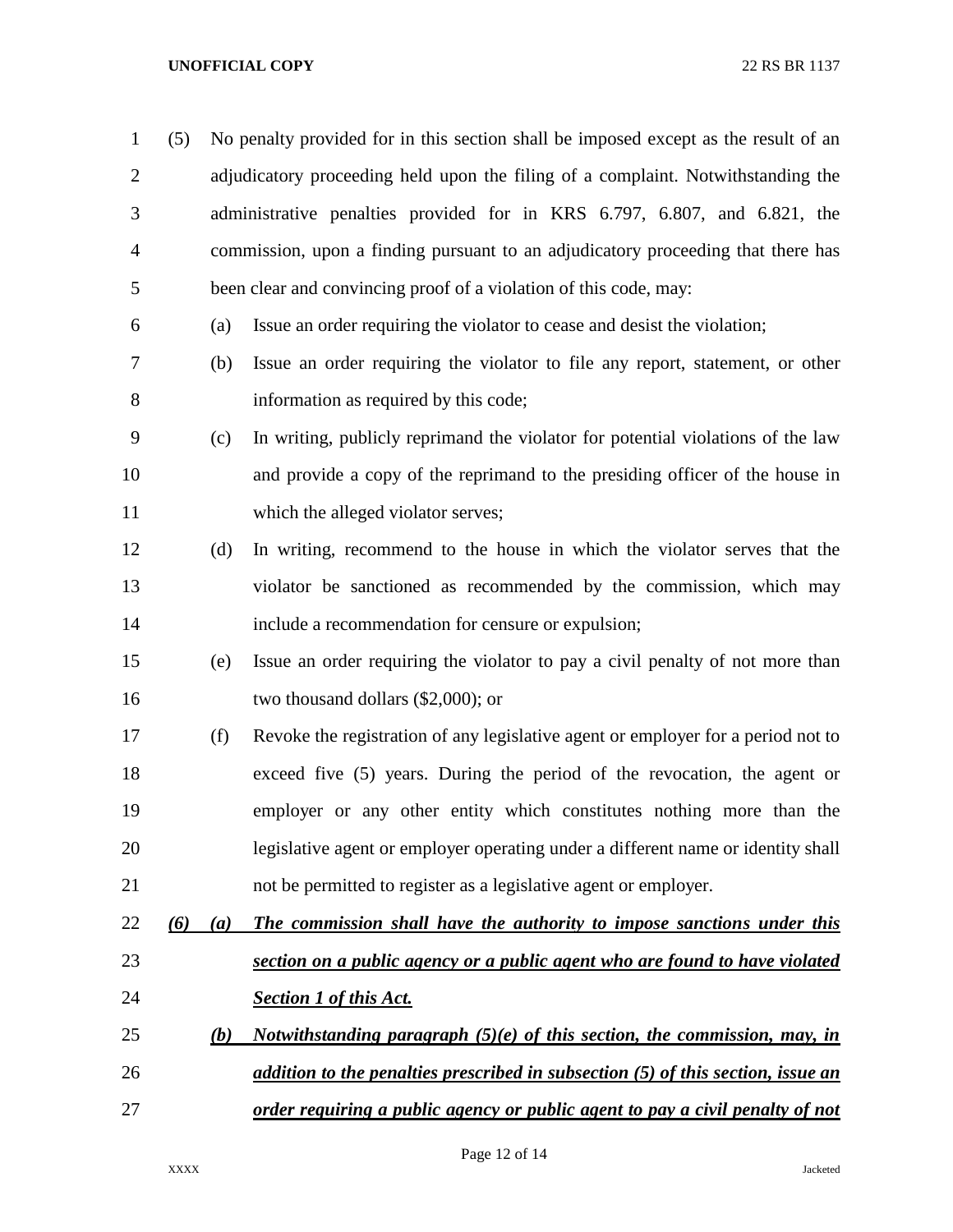# *less than two thousand dollars (\$2,000) but not more than ten thousand dollars (\$10,000), for each violation of Section 1 of this Act.*

 *(7)*[(6)] The commission may refer to the Attorney General, county attorney, or Commonwealth's attorney of the appropriate jurisdiction, for prosecution evidence of criminal violations of this code. The Attorney General shall have responsibility for all prosecutions under the law and may request from the commission all evidence collected in its investigation.

 *(8)*[(7)] Findings of fact or final determinations by the commission that a violation of this code has been committed, or any testimony related to the commission's findings of fact or final determinations, shall not be admissible in criminal proceedings in the courts of the Commonwealth of Kentucky. Evidence collected by the commission may be used in a criminal proceeding if otherwise relevant.

 *(9)*[(8)] Any person found by the commission to have committed a violation of this code may appeal the action to the Franklin Circuit Court. The appeal shall be initiated within thirty (30) days after the date of the final action of the commission by filing a petition with the court against the commission. The commission shall transmit to the clerk of the court all evidence considered by the commission at the public hearing. The court shall hear the appeal upon the record as certified by the commission.

20  $\rightarrow$  Section 5. KRS 6.945 is amended to read as follows:

 (1) The General Assembly shall not impose requirements on cities of any class that require city expenditures or tax levies unless:

(a) The requirements are fully funded by the General Assembly; or

(b) The requirements are contingent on the approval of the city legislative body.

 (2) Subsection (1) of this section shall not apply if the requirements are the result of a federal mandate, but in no case shall the requirements described in this section extend beyond the requirements of the federal mandate.